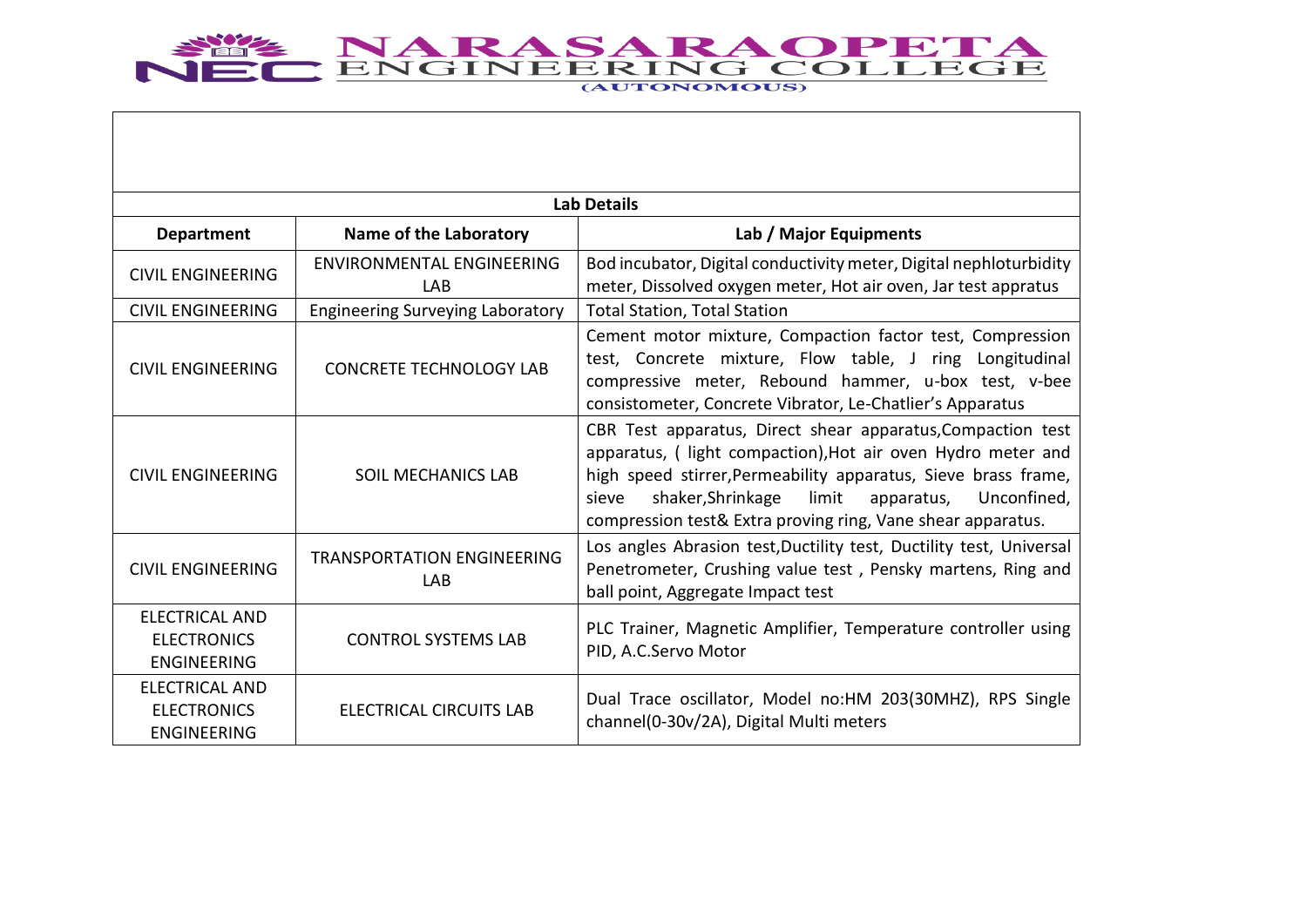

| <b>ELECTRICAL AND</b><br><b>ELECTRONICS</b><br><b>ENGINEERING</b> | ELECTRICAL MEASUREMENTS LAB                             | Phase Shifting Transformer, Electrical loading<br>Rheostats<br>$(2.5KW, 230V / 10A)$ , Rheostats 50 $\Omega$ /5A, Stead                                                                                                                                                                                                                                                                                               |
|-------------------------------------------------------------------|---------------------------------------------------------|-----------------------------------------------------------------------------------------------------------------------------------------------------------------------------------------------------------------------------------------------------------------------------------------------------------------------------------------------------------------------------------------------------------------------|
| <b>ELECTRICAL AND</b><br><b>ELECTRONICS</b><br><b>ENGINEERING</b> | <b>ELECTRICAL SIMULATION &amp;</b><br>POWER SYSTEMS LAB | Computers dual core, including 4GB RAM, 150GB HDD, keyboard<br>, mouse, CPU(26acers), 4 Wipro computers including, 1GB RAM,<br>150GB HDD, Computers dual core, including 4GB RAM,500GB<br>HDD, keyboard, mouse, CPU(Lenovo's), MATLAB Software,LCD<br>Projector                                                                                                                                                       |
| <b>ELECTRICAL AND</b><br><b>ELECTRONICS</b><br><b>ENGINEERING</b> | ELECTRICAL TECHNOLOGY LAB                               | 5HP/220V/1500<br><b>DC</b><br>shunt<br>Motor - $3-\emptyset$<br>Alternator,<br>RPM,3KW/420V/1500RPM,<br>Induction<br>$3-\emptyset$<br>Motor<br>with<br>drum5HP/415V1410rpm,<br>DC<br>shunt<br>with<br>motor<br>drum5HP/220V/1500RPM                                                                                                                                                                                   |
| <b>ELECTRICAL AND</b><br><b>ELECTRONICS</b><br><b>ENGINEERING</b> | ELECTRICAL MACHINES-I LAB                               | BENN make MG set consisting of DC shunt motor 5 HP 220V,<br>1500 rpm, coupled with D.C. shunt generator 3KW with 3 point<br>starter, Laboratory Rectifier 100A capacity, BENN make MG set<br>consisting of DC shunt motor 5 HP coupled with D.C. series<br>generator 3KW with 3 point starter, BENN make MG set<br>consisting of DC shunt motor 5 HP coupled with D.C. compound<br>generator 3KW with 3 point starter |
| <b>ELECTRICAL AND</b><br><b>ELECTRONICS</b><br><b>ENGINEERING</b> | ELECTRICAL MACHINES-II LAB                              | Rheostats 300 $\Omega/2A$ , DC Shunt Motor coupled with sailent pole<br>alternator common base plate with suitable starter 2.5 HP-<br>5KVA, 400V, 5Hp DC Shunt Motor coupled With 3KVA, 400V 3 $\Phi$<br>alternator, 5 HP - 3 KVA 400V                                                                                                                                                                                |
| <b>ELECTRICAL AND</b><br><b>ELECTRONICS</b><br><b>ENGINEERING</b> | <b>MICROPROCESSORS &amp;</b><br>MICROCONTROLLERS LAB    | 8086/8088 based, low cost, Microprocessor trainer, with on-<br>Board USB port, LCD, PC key board, Model: ESA86/88E (Electro<br>systems PVT. Ltd), Microprocessor trainer, with on-Board USB<br>port, LCD, PC key board, Model: ESA86/88E (Electro systems PVT.<br>Ltd),250MA, +30V @ 100 MA,                                                                                                                          |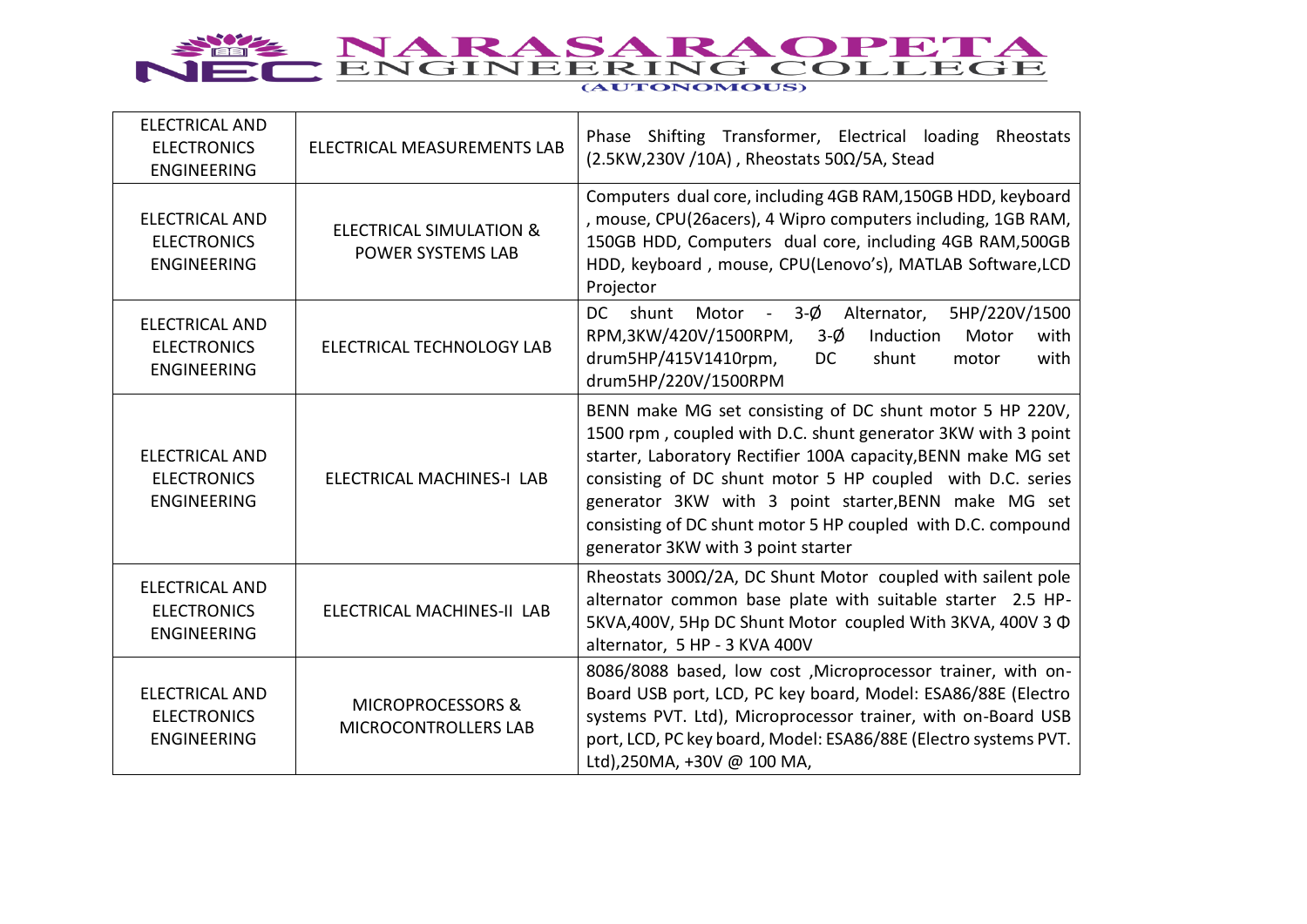

## (AUTONOMOUS)

| <b>ELECTRICAL AND</b><br><b>ELECTRONICS</b><br><b>ENGINEERING</b> | POWER CONVERTERS LAB                             | 3 Phase IGBT based PWM Inverter on R & RL Load, DSP based V/F<br>Control of 3 Phase Indcution Motor, PIC Microcontroller based<br>speed control of 3 Phase Induction Motor, Single phase IGBT<br>Based PWM Inverter on R & RL Load                                                       |
|-------------------------------------------------------------------|--------------------------------------------------|------------------------------------------------------------------------------------------------------------------------------------------------------------------------------------------------------------------------------------------------------------------------------------------|
| <b>ELECTRICAL AND</b><br><b>ELECTRONICS</b><br><b>ENGINEERING</b> | POWER ELECTRONICS LAB                            | DUAL TRACE OSCILLOSCOPE, DUAL TRACE OSCILLATOR, 1 PH<br>HALF CONTROLLED BRIDGE CONVERTER, 1 PH DUAL CONVERTER<br>POWER CIRCUIT UNTI                                                                                                                                                      |
| MECHANICAL<br><b>ENGINEERING</b>                                  | Workshop                                         | Furnace (Muffle), Hydraulic hack saw machine                                                                                                                                                                                                                                             |
| <b>MECHANICAL</b><br><b>ENGINEERING</b>                           | <b>Mechanics of Solids</b>                       | Torsion Testing Machine, Impact Testing Machine, Spring Testing<br>Machine, Vickers Hardness Tester, Universal Testing Machine,<br>Rotating Beam fatigue Tester, Analogue Torsion Testing Machine                                                                                        |
| <b>MECHANICAL</b><br><b>ENGINEERING</b>                           | Metallurgy                                       | Trinocular Microscope with Computer System Dye Penetrate<br>test rig                                                                                                                                                                                                                     |
| MECHANICAL<br><b>ENGINEERING</b>                                  | Fluid Mechanics and Hydraulic<br><b>Machines</b> | Pelton Wheel Turbine Test, Francis Turbine Test, Basic<br>Pneumatic trainer, Kaplan Turbine, Reciprocating pump, Single<br>Stage Centrifugal Pump, Multistage Centrifugal<br>Pump,<br>Reciprocating Pump, Impact of Jet waves, Pipe Friction,<br><b>Bernoulli's Theorem Verification</b> |
| <b>MECHANICAL</b><br><b>ENGINEERING</b>                           | <b>Manufacturing Technology</b>                  | "Standard"25 Tones Hand Operated, Hydraulic press, Stir casting<br>machine, Ultrasonic Bath Sonicator, Sand siver, Universal<br>strength machine (Hydraulic)                                                                                                                             |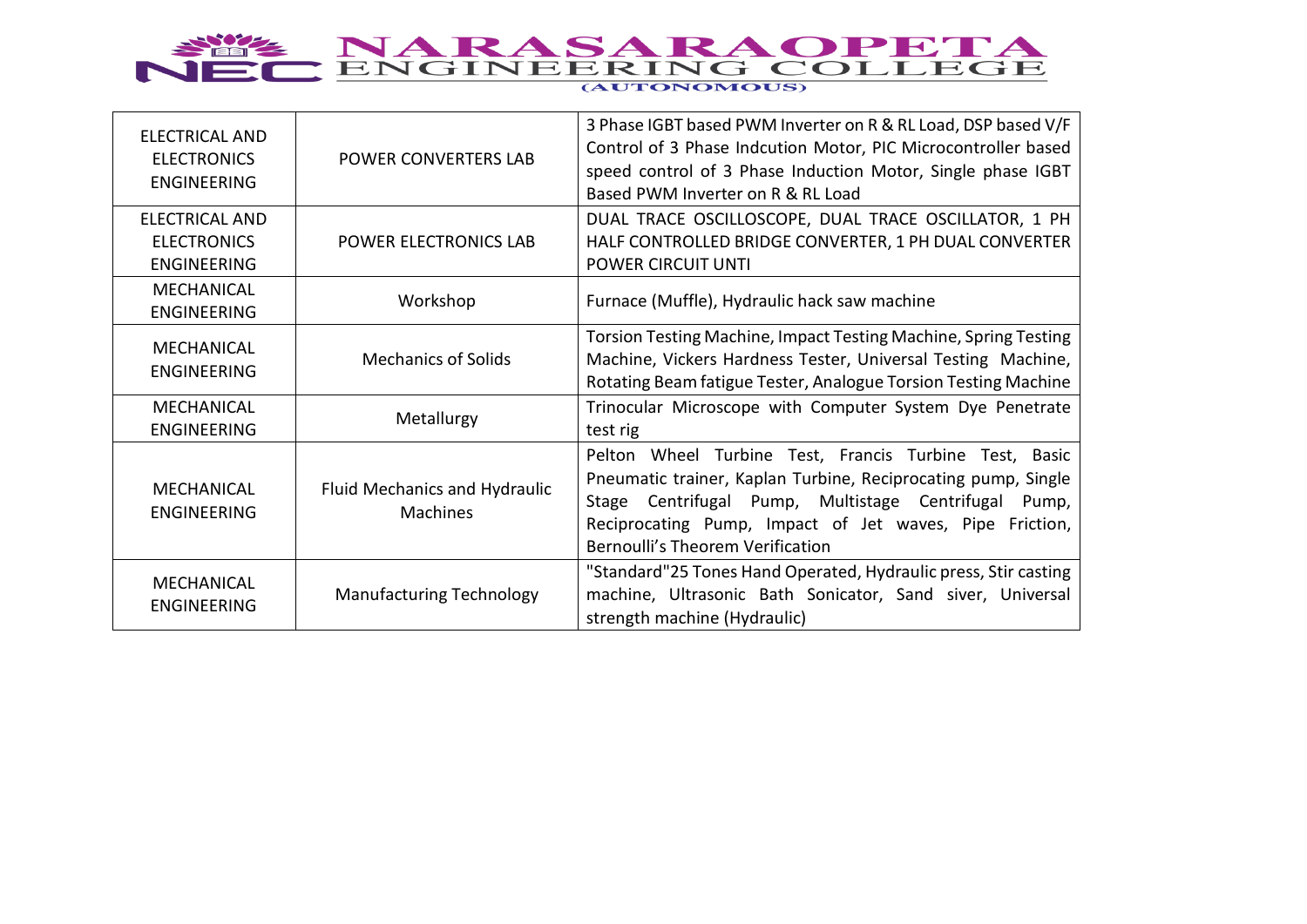

| MECHANICAL<br><b>ENGINEERING</b>        | <b>Thermal Engineering</b> | 3 Cylinder 4 Stroke Maruthi 800 Petrol Engine Test Rig, Single<br>Cylinder 4 Stroke Petrol Engine Test Rig, 4 Stroke Single Cylinder<br>Water Cooled Diesel Engine, Twin Cylinder 4 Bomb Calorimeter,<br>Junker Gas CalorimeterStroke Diesel Engine Test Rig,<br>Refrigeration Tutor, Air Conditioner Trainer, 2 stage air<br>compressor test rig, Separating & Throttling Calorimeter with<br>mini boiler Solar Flat plate Collector Apparatus, VCR petrol<br>Engine Test Rig, 5 gas analyser & Smoke meter Bomb<br>Calorimeter, Junker Gas Calorimeter |
|-----------------------------------------|----------------------------|----------------------------------------------------------------------------------------------------------------------------------------------------------------------------------------------------------------------------------------------------------------------------------------------------------------------------------------------------------------------------------------------------------------------------------------------------------------------------------------------------------------------------------------------------------|
| <b>MECHANICAL</b><br><b>ENGINEERING</b> | <b>Machine Tools</b>       | 4.5 lathe machine with norton gear box & with standard<br>accessories, 4.5 lathe machine with norton gear box & with<br>standard with 8 X 4Jaw dog chuck, All geared center lathe<br>machine shaping machine 12 inch size, Tool &cutter grinder 8<br>inch size, surface grinding machine Universal milling machine,<br>Slotting machine 6 inch size, Radial drilling machine 25 mm<br>capacity, double column type planning machine 4.5 inch size,<br>Lathe Tool Dynamometer                                                                             |
| <b>MECHANICAL</b><br><b>ENGINEERING</b> | Metrology                  | Surface roughness tester Advanced Tool maker Microscope with<br>5MP digital camera                                                                                                                                                                                                                                                                                                                                                                                                                                                                       |
| MECHANICAL<br><b>ENGINEERING</b>        | <b>Machine Dynamics</b>    | vibration apparatus Pin on disc apparatus computerised                                                                                                                                                                                                                                                                                                                                                                                                                                                                                                   |
| <b>MECHANICAL</b><br><b>ENGINEERING</b> | CAD/CAM                    | XL Turn & XL Mill Machines MTAB XI Turn & XL Mill Accessories<br>M TAB Ansys-17 Software Package                                                                                                                                                                                                                                                                                                                                                                                                                                                         |
| <b>MECHANICAL</b><br><b>ENGINEERING</b> | <b>ARC</b>                 | Igus Rob link RBT5532, Igus Rob link RBT3322                                                                                                                                                                                                                                                                                                                                                                                                                                                                                                             |
| <b>MECHANICAL</b><br><b>ENGINEERING</b> | 3D Printing                | Colido X 3045 3D printer 3D Printer (Ultimaker S5Pro Bundle)                                                                                                                                                                                                                                                                                                                                                                                                                                                                                             |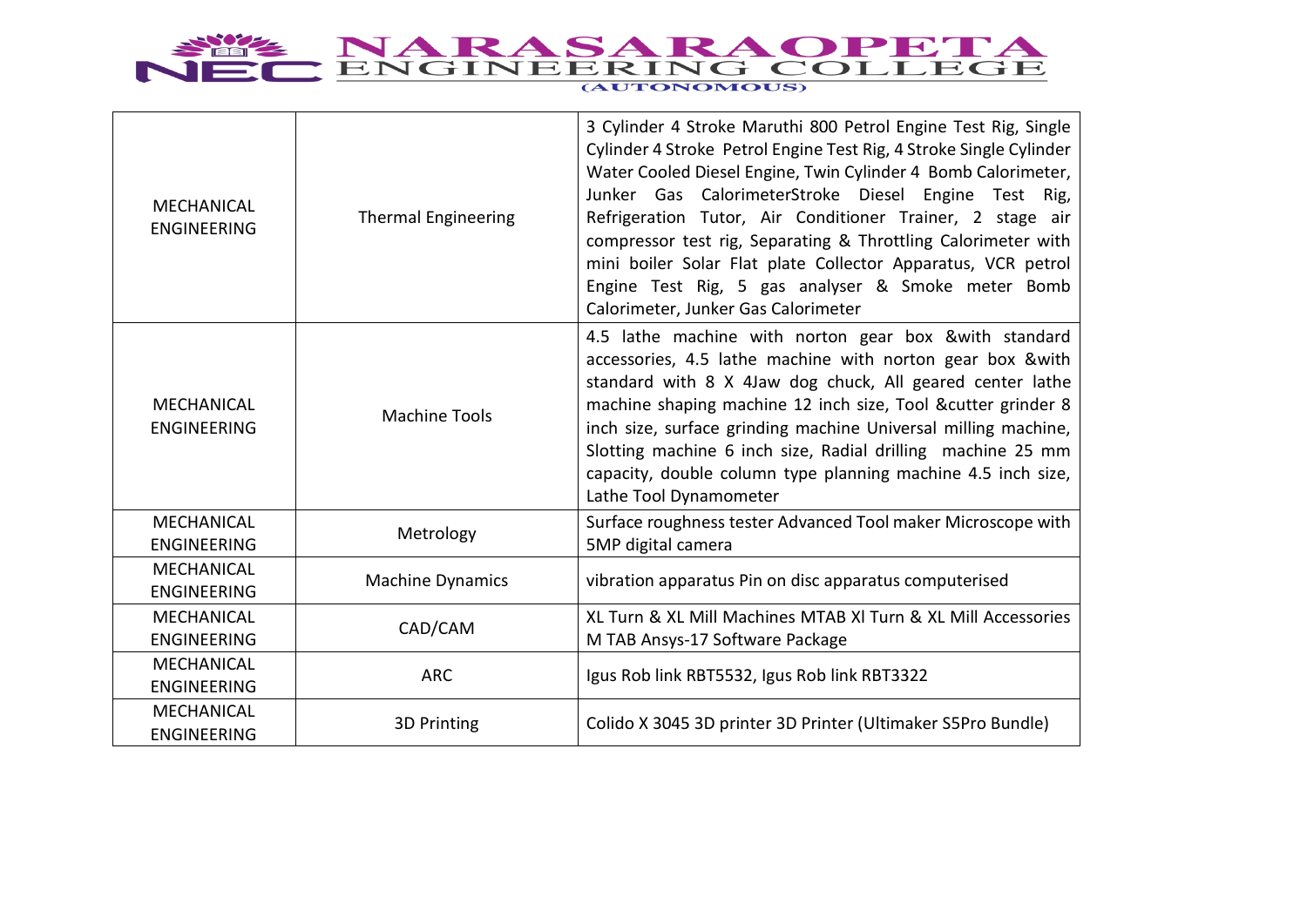

| <b>COMPUTER SCIENCE</b><br>& ENGINEERING   |                           | DELL Vostro 3250 - Intel(R) Core™ i3-6100 CPU @<br>3.70 GHz                                                        |
|--------------------------------------------|---------------------------|--------------------------------------------------------------------------------------------------------------------|
|                                            | <b>R PROGRAAMMING LAB</b> | 3.70<br><b>GHz</b>                                                                                                 |
|                                            |                           | 4 GB of RAM 500 GB HARD DISK                                                                                       |
| <b>COMPUTER SCIENCE</b>                    | PROBLEM SOLVING USING     | DELL Vostro 3250 - Intel(R) Core™ i3-6100 CPU @ 3.70 GHz                                                           |
|                                            |                           | 3.70<br><b>GHz</b>                                                                                                 |
| <b>AND ENGINEERING</b>                     | <b>PYTHON LAB</b>         | 4 GB of RAM 500 GB HARD DISK                                                                                       |
| <b>COMPUTER SCIENCE</b>                    |                           | Intel(R) Pentium(R) CPU G3250@3.20 GHZ<br>4 GB of RAM                                                              |
| <b>AND ENGINEERING</b>                     | <b>CNS LAB</b>            | 500GB SATA HDD                                                                                                     |
| <b>COMPUTER SCIENCE</b>                    |                           | Intel(R) Pentium(R) CPU G3250@3.20 GHZ<br>4 GB of RAM                                                              |
| AND ENGINEERING                            | <b>CSE WORKSHOP</b>       | 500GB SATA HDD                                                                                                     |
| <b>COMPUTER SCIENCE</b>                    |                           |                                                                                                                    |
| <b>AND ENGINEERING</b>                     | SE AND UML LAB            | Intel (R) Core(TM) i5 128 GB HP CPU 8 GB RAM 120 SSD                                                               |
| <b>COMPUTER SCIENCE</b>                    |                           | Intel (R) Core(TM) i5 CPU 3470@3.20 GHZ 4 GB RAM 500 GB                                                            |
| AND ENGINEERING                            | <b>DBMS LAB</b>           | <b>SATA HDD</b>                                                                                                    |
| <b>COMPUTER SCIENCE</b>                    |                           | Intel(R) i7(R) CPU G3770@3.40 GHZ 3.40GHz 16 GB RAM                                                                |
| AND ENGINEERING                            | <b>MAD LAB</b>            | 250GB SDD                                                                                                          |
| <b>MASTERS IN</b>                          | MACHINE LEARNING WITH     |                                                                                                                    |
| <b>COMPUTER</b>                            | PYTHON LAB & STATISTICAL  | 67 HP 15 PROCESSOR 8 GB RAM                                                                                        |
| <b>APPLICATIONS</b>                        | PROGRAMMING WITH R LAB    |                                                                                                                    |
| <b>MASTERS IN</b>                          | OS & LINUX LAB & WEB      |                                                                                                                    |
| <b>COMPUTER</b>                            |                           | 68 HP 15 PROCESSOR 8 GB RAM                                                                                        |
| <b>APPLICATIONS</b>                        | <b>TECHNOLOGIES LAB</b>   |                                                                                                                    |
| <b>ELECTRONICS &amp;</b>                   |                           |                                                                                                                    |
| <b>COMMUNICATION</b>                       | Signals & Systems Lab     | Lenovo Systems, Printer, MATLAB 8.1Software                                                                        |
| <b>ENGINEERING</b>                         |                           |                                                                                                                    |
|                                            |                           |                                                                                                                    |
|                                            |                           |                                                                                                                    |
| <b>ELECTRONICS &amp;</b>                   | Analog and Digital        | Spectrum analyzer, Function Generators, Regulated Power                                                            |
| <b>COMMUNICATION</b><br><b>ENGINEERING</b> | <b>Communications Lab</b> | Lab Trainer Kits, Digital<br>Supply, Analog Communication<br>Communication Lab Trainer Kits, RF Signal Generators, |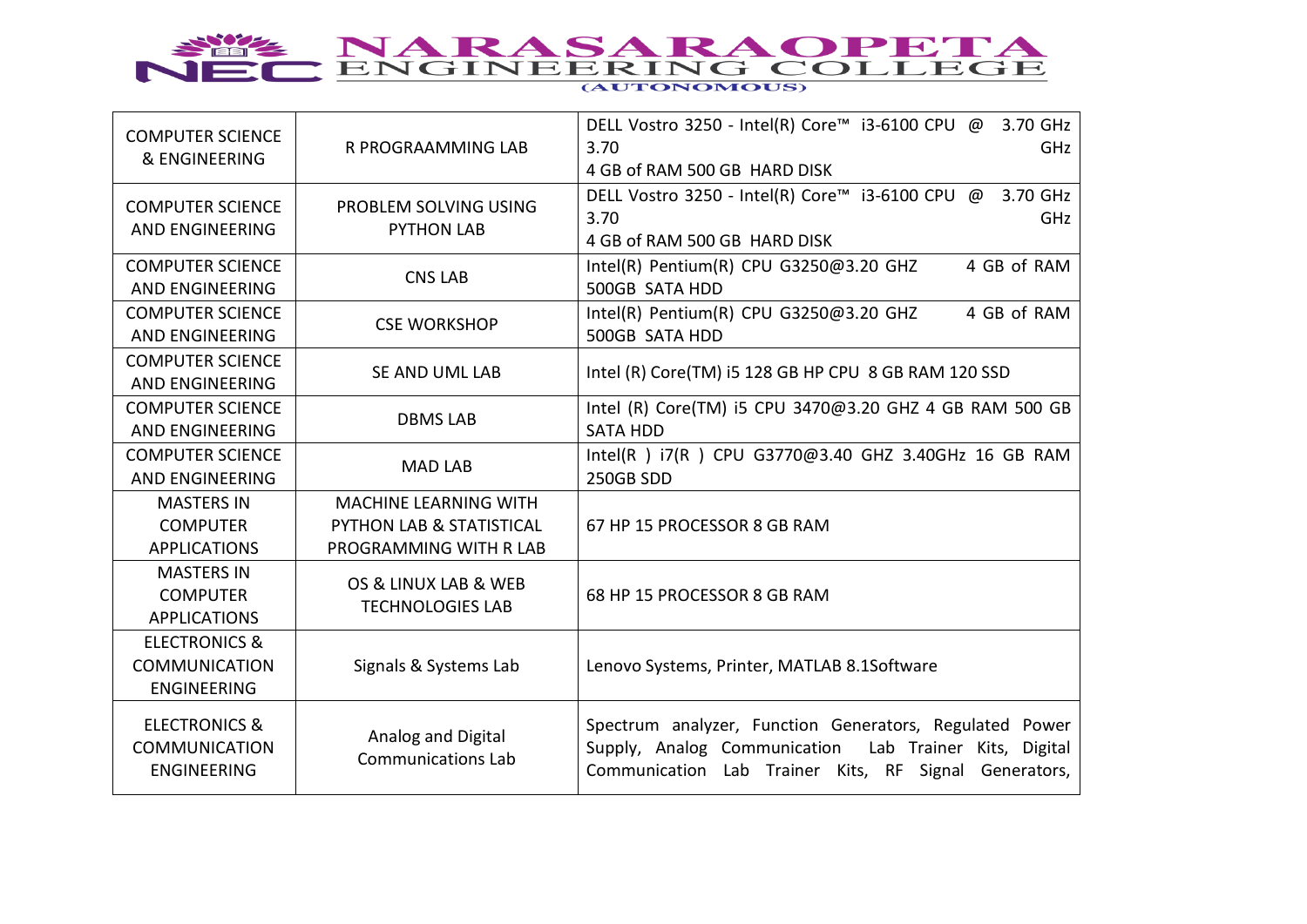

|                                                                        |                                                                   | Frequency Counter, Digital Storage Oscilloscopes, Bread Board<br>Trainers.                                                                                                                                                                                                                                                                                                                                                         |
|------------------------------------------------------------------------|-------------------------------------------------------------------|------------------------------------------------------------------------------------------------------------------------------------------------------------------------------------------------------------------------------------------------------------------------------------------------------------------------------------------------------------------------------------------------------------------------------------|
| <b>ELECTRONICS &amp;</b><br><b>COMMUNICATION</b><br><b>ENGINEERING</b> | VLSI & Embedded Systems Lab                                       | Lenovo Systems, Printer, FPGA Trainer Kits, Xilinx Place & Route<br>Software, FPGA Trainer Kits, Xilinx Primary Lab Package-ISE<br>Foundation (Lab License), Mentor Graphics Back End Tool-HEP-<br>1, Mentor Graphics Front End Tool-HEP-2, Xilinx Vivado System<br>Edition 16.2v, Analog Discovery Kit-4, Cadence University Bundle<br>Analog & Digital FE & BE, Zedboard Zyng-7000 Development<br>Board, Nexys 4 Artix-7 DDR Kit |
| <b>ELECTRONICS &amp;</b><br><b>COMMUNICATION</b><br><b>ENGINEERING</b> | Electronic Devices & Circuits Lab                                 | Servo Voltage Stabilizer, Cathode Ray Oscilloscopes, Function<br>Generators, Regulated Power Supplies, Bread Board Trainer, Lab<br>Trainer Kits, Rectifier Kits.                                                                                                                                                                                                                                                                   |
| <b>ELECTRONICS &amp;</b><br><b>COMMUNICATION</b><br><b>ENGINEERING</b> | Digital Signal Processing Lab                                     | Lenovo Systems, Printer, MATLAB 8.1 Software, DSP Starter Kits<br>TMS 320 6713, Texas Instruments (TI) Interface Modules,                                                                                                                                                                                                                                                                                                          |
| <b>ELECTRONICS &amp;</b><br><b>COMMUNICATION</b><br><b>ENGINEERING</b> | <b>IoT Lab</b>                                                    | Lap Tops - Acer, Lenovo Monitors 18.5", Node MCU with USB<br>Cable, Raspberrry Pi3 with USB Cable, Arduino with USB Cable,<br>Ultrasonic Sensors, Relay Module, Infra Red Sensors, LDR Sensor,<br>MQ-2 Gas Sensor, PIR Sensor, DHT 11 temperature and Humidity<br>Sensor, LCD Projector & Accessories.                                                                                                                             |
| <b>ELECTRONICS &amp;</b><br><b>COMMUNICATION</b><br><b>ENGINEERING</b> | <b>Electronic Circuits &amp; Pulse Circuits</b><br>Lab            | Regulated Power Supplies, Cathode Ray Oscilloscopes, Bread<br>Board Trainers, Multisim Software.                                                                                                                                                                                                                                                                                                                                   |
| <b>ELECTRONICS &amp;</b><br><b>COMMUNICATION</b><br><b>ENGINEERING</b> | <b>Basic Electrical and Electronics</b><br><b>Engineering Lab</b> | Servo Voltage Stabilizer, Cathode Ray Oscilloscopes, Function<br>Generators, Regulated Power Supply, Bread Board Trainers,<br>Rectifier Kits.                                                                                                                                                                                                                                                                                      |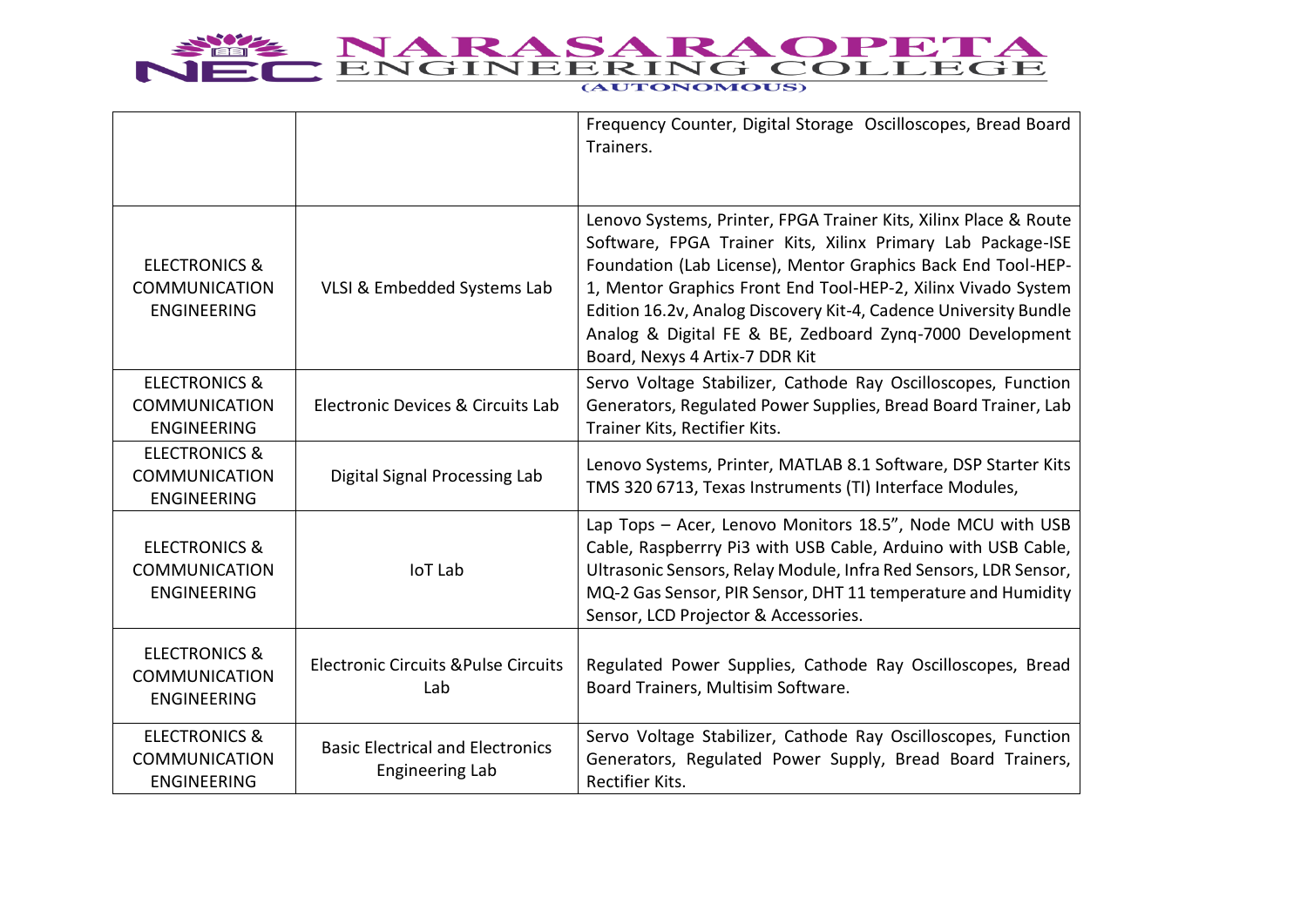

|                                                                        | Microprocessors and Interfacing<br>Lab                        | Lenovo Systems, Printer, Embedded Artists EA-OEM-410+segger<br>8.08.90, Keil MCB 167U-EO, Interface Modules, 8086<br>Microprocessors Kits, 8051 Microcontroller Kits.                                                                                                                                                                                                                     |
|------------------------------------------------------------------------|---------------------------------------------------------------|-------------------------------------------------------------------------------------------------------------------------------------------------------------------------------------------------------------------------------------------------------------------------------------------------------------------------------------------------------------------------------------------|
| <b>ELECTRONICS &amp;</b><br><b>COMMUNICATION</b><br><b>ENGINEERING</b> | <b>ELECTRONICS &amp; COMMUNICATION</b><br><b>ENGINEERING</b>  | Microwave Benches, Digital Storage Oscilloscopes, Function<br>Generators, Optical Communication Trainer Kits, Optical Time<br>Domain Reflectometer, Mobile Handset Trainer, Satellite<br>Communication Trainer, Microstrip Communication Trainer,<br>Antenna Trainer Setup, Zedboard Zyng-7000 Development<br>Board. S Matrix Characterization of E Plane Tee, H Plane Tee &<br>Magic Tee |
| <b>ELECTRONICS &amp;</b><br><b>COMMUNICATION</b><br><b>ENGINEERING</b> | Linear and Digital IC Applications<br>Lab                     | Regulated Power Supply, Digital IC Tester, Function Generators,<br>Cathode Ray Oscilloscopes, Bread board trainers, Lab Trainer<br>Kits, Lenovo Systems, Printer, FPGA Trainer kits, Xilinx Place &<br>Route Software, FPGA Trainer Kit, Xilinx Primary Lab Package-ISE<br>Foundation (Lab License).                                                                                      |
| <b>ELECTRONICS &amp;</b><br><b>COMMUNICATION</b><br><b>ENGINEERING</b> | Digital Logic Design Lab                                      | Regulated Power Supply, Digital IC Tester, Function Generators,<br>Cathode Ray Oscilloscopes, Bread Board Trainers, Lab Trainer<br>Kits.                                                                                                                                                                                                                                                  |
| <b>ELECTRONICS &amp;</b><br><b>COMMUNICATION</b><br><b>ENGINEERING</b> | ADVANCED COMMUNICATIONS<br>LAB                                | HP Corei5 Systems, MATLAB 8.1(5 User), DSP Starter Kits TMS<br>320 6713 Texas Instruments.                                                                                                                                                                                                                                                                                                |
| <b>ELECTRONICS &amp;</b><br>COMMUNICATION<br><b>ENGINEERING</b>        | <b>DESIGN &amp; SIMULATION LAB</b>                            | HP Corei5 Systems, Xilinx Vivado System Edition 16.2v (25 User),<br>Scientech 110 Universal Development                                                                                                                                                                                                                                                                                   |
| <b>ELECTRONICS &amp;</b><br><b>COMMUNICATION</b><br><b>ENGINEERING</b> | <b>DESIGN AND SIMULATION OF</b><br><b>ELECTRONIC CIRCUITS</b> | Lenovo Desk Tops (HP Corei5), Raspberrry Pi3 with USB Cable,<br>Arduino with USB Cable                                                                                                                                                                                                                                                                                                    |